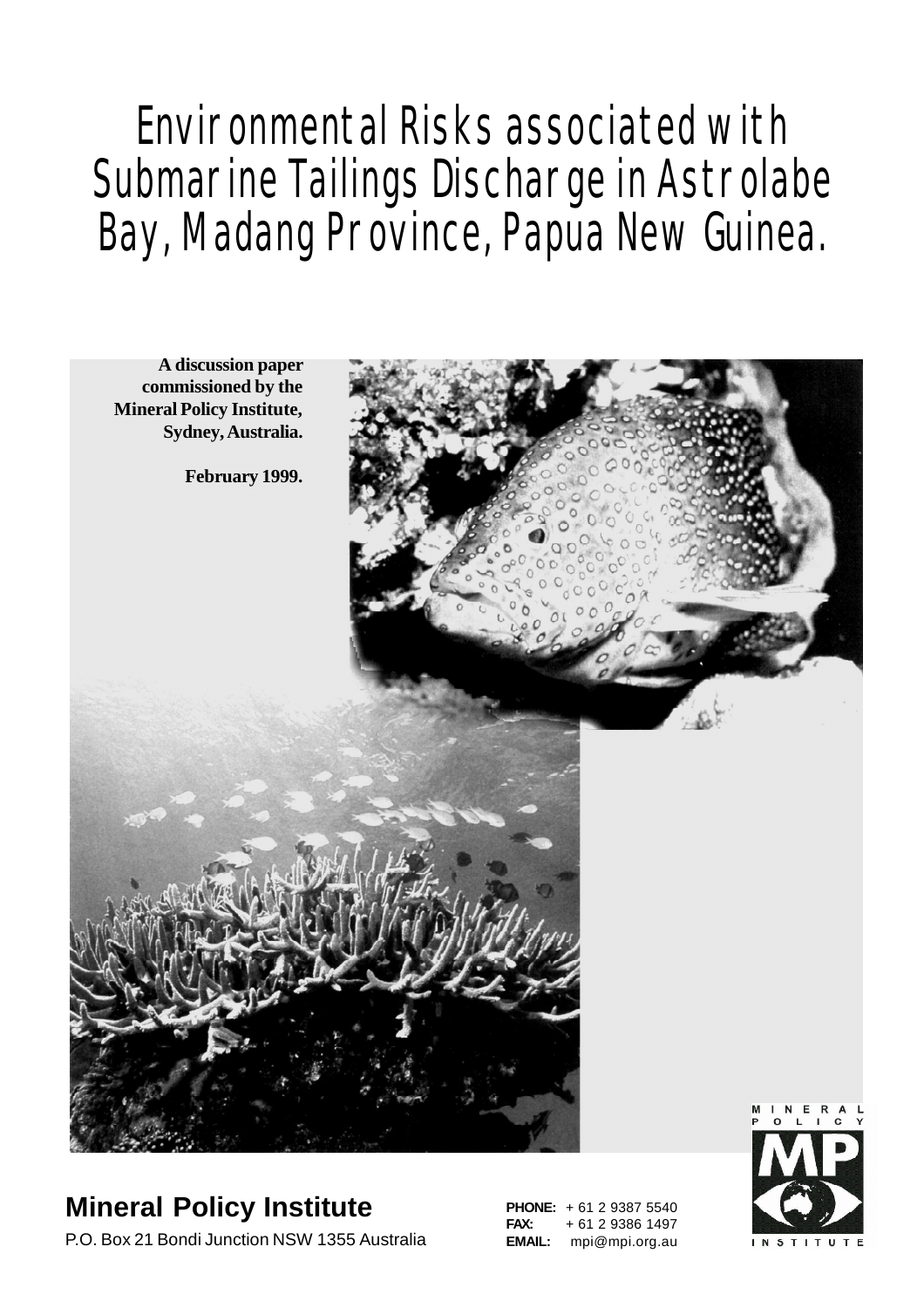# THE MINERAL POLICY INSTITUTE

The Mineral Policy Institute was established in 1995 to address the rapidly increasing impact of minerals development world-wide, and specifically, the impacts of Australian minerals companies in the Asia Pacific region. It is a research and advocacy organisation based in Sydney, Australia.

Its principal goals are:

- ♦ Good mine management To ensure that mining projects in Asia-Pacific comply with principles of ESD and social justice in their development, operation and closure.
- ♦ Preventing development of undesirable mining projects -To prevent the development of projects that would adversely effect areas of natural significance or are inconsistent with ESD principles and social justice.
- ♦ Mineral efficiency policies To promote mineral efficiency (policy) as a means of reducing the number and impact of mineral exploration and mining projects.
- ♦ To provide support to communities requesting information on operations within the mining sector.

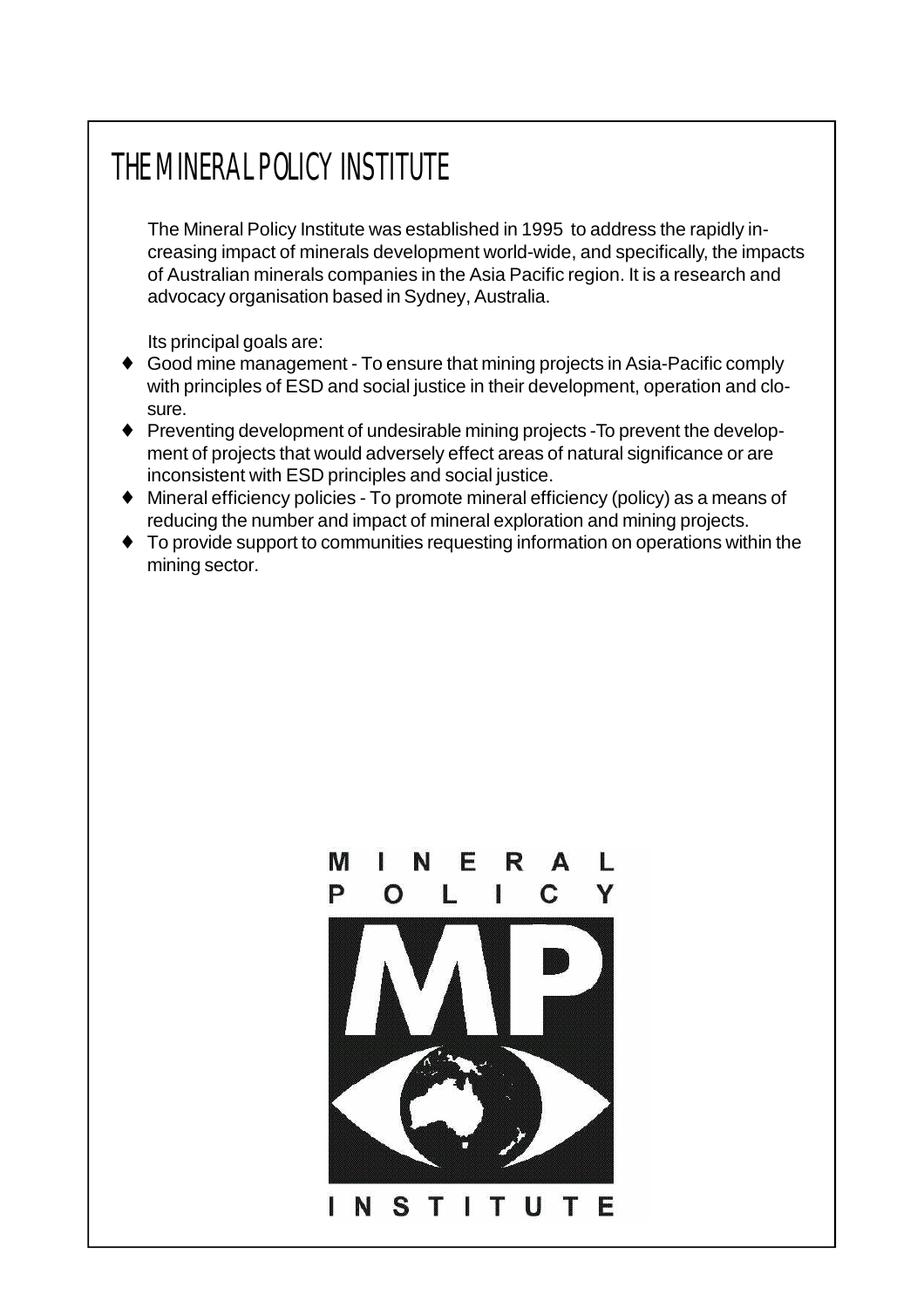# Environmental Risks associated with Submarine Tailings Discharge in Astrolabe Bay, Madang Province, Papua New Guinea.

## INTRODUCTION

In late 1998, the Mineral Policy Institute (MPI) was approached by community groups in Papua New Guinea with concerns about the impact of waste from a proposed new mine on the environment in Madang Province. In response, MPI commissioned this scientific report. It examines the environmental risks which arise from proposed submarine tailings discharge (STD) from a nickel-cobalt mine near the Ramu River into the environment of Astrolabe Bay, Papua New Guinea.

## SUMMARY

Highlands Pacific Limited is currently seeking finance for the development of a Nickel-Cobalt mine in Madang Province, Papua New Guinea. The mine will be located near the Ramu River, with processing facilities at Basamuk Bay on the Rai Coast. Basamuk Bay is a small embayment of the larger Astrolabe Bay. Highlands Pacific plans to dispose of mill tailings through a submarine outfall into Astrolabe Bay. Oceanographic conditions in Astrolabe Bay make this practise inadvisable if consideration is given to the ecological health of the Madang region.

### BACKGROUND

A lateritic nickel deposit was discovered at Kurumbukari, a site south of the Ramu River, in the early 1960s and was owned by a succession of interests before the project was taken up by Highlands Gold in 1993. In 1997 the Highlands Pacific Limited Group, through its wholly owned subsidiary Ramu Nickel Limited, acquired Highlands Gold's 65% interest in the project and became manager of the Ramu Joint Venture.

A feasibility study indicating the technical and commercial viability has been completed and Highlands Pacific are currently seeking financial backing to allow the project to commence in mid-1999. Natural Systems Research of Hawthorn, Australia was commissioned by Highlands Pacific to prepare an Environmental Plan and this is expected to be released in February, 1999. In the Environmental Plan consideration is given to the problems facing the project in regard to the safe disposal of tailings material. In the assessment of this crucial subject, Natural Systems Research relied upon their own baseline studies, the work of Fluor Daniel Corporation, and that of other third parties.

Natural Systems Research (NSR) has provided environmental consulting services to the PNG mining industry for over 18 years. During this period they have been involved in various aspects of the Lihir, Misima, Porgera, Mt Victor, Walpolu and Chevron Gas Pipe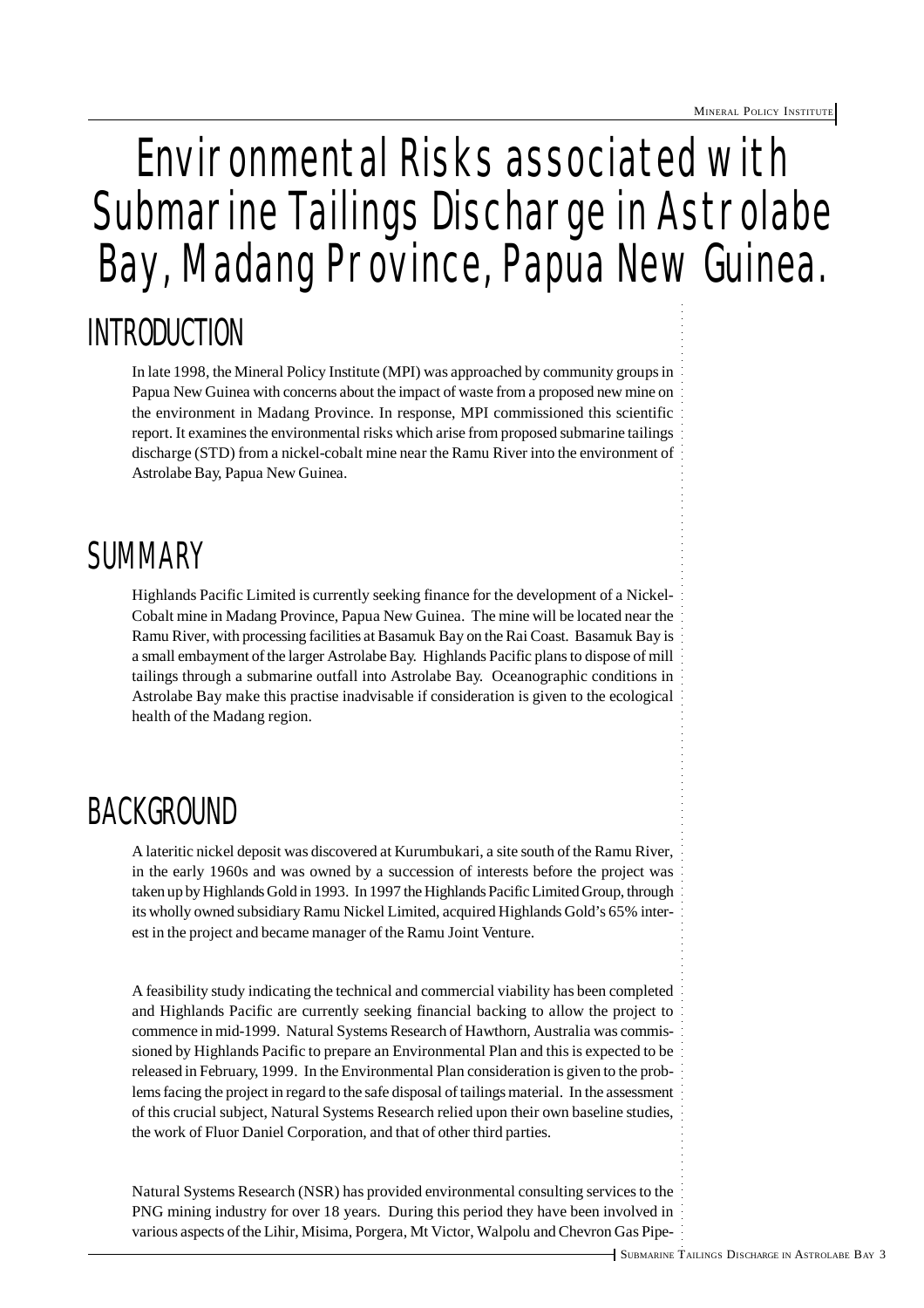line projects, amongst others. Fluor Daniel is one of the world's largest international engineering, construction, and diversified services companies, as well as having an im-

portant investment in low-sulfur coal. Fluor's coal operation, located in Central Appalachia, ranks among the top five U.S. coal companies and produces high-quality, low-sulfur steam coal for the electric-generating industry and industrial customers.

In regard to the disposal of tailings from the Ramu Processing facilities, two options have been considered. These were to pump the tailings directly into the Ramu River or to release them as a submarine discharge into Astrolabe Bay. The latter proposal is now Highland Pacific's preferred option. There is substantial literature available on the environmental impact of riverine tailings disposal in Papua

*At present Highlands Pacific favours the construction of a pipeline to 150m depth that will discharge over the 20 year life of the mine some 60 million tonnes of tailings into the ocean.*

New Guinea, much of which has some bearing on the potential effects if used in the Ramu project. With regard to the small size of the Ramu River and the large human population dependant upon it, riverine discharge of mine wastes would be most inadvisable by any acceptable standards.

This analysis examines Highland Pacific's preferred option - the disposal of mill tailings into Astrolabe Bay. Highlands Pacific aims to place its processing plant at Basamuk Bay, a site on the coast some 40km south-east of Madang. At present Highlands Pacific favours the construction of a pipeline to 150m depth that will discharge over the 20 year life of the mine some 60 million tonnes of tailings into the ocean. This practise is known as Submarine Tailings Discharge and is now increasingly presented a safe and viable option by mining companies in the Pacific region.

#### Submarine Tailings Discharge

The aim of Submarine Tailings Discharge (STD) is to deposit wastes in stratified waters off continental slopes where it is likely the tailings will be trapped below the mixed surface layer and flow as a dense slurry to the deep ocean floor. It is vital that they will remain at this depth, as it is believed that they only present a serious threat to the environment if they enter the oxygenated, well mixed surface layers of the ocean. The loss and alteration of benthic (sea-floor) communities is considered one of the inevitable costs of STD, but in terms of significance it remains largely unquantified.

*In theory STD can only be considered in areas that have no history of upwelling as such events could cause huge quantities of tailings to be brought to the surface of the ocean.*

The direct disposal of mine tailings into the ocean has been practised in parts of the northern hemisphere for over 50 years. It is only in the last 25 years with the increase in environmental awareness and closer regulation, that mining companies have attempted to place tailings at depths below the well-mixed surface zone to mitigate adverse environmental effects. Recently new mines in the region have tended to discharge tailings at a depth of around 80-100m although some mines in the Indonesia/PNG region discharge below this level.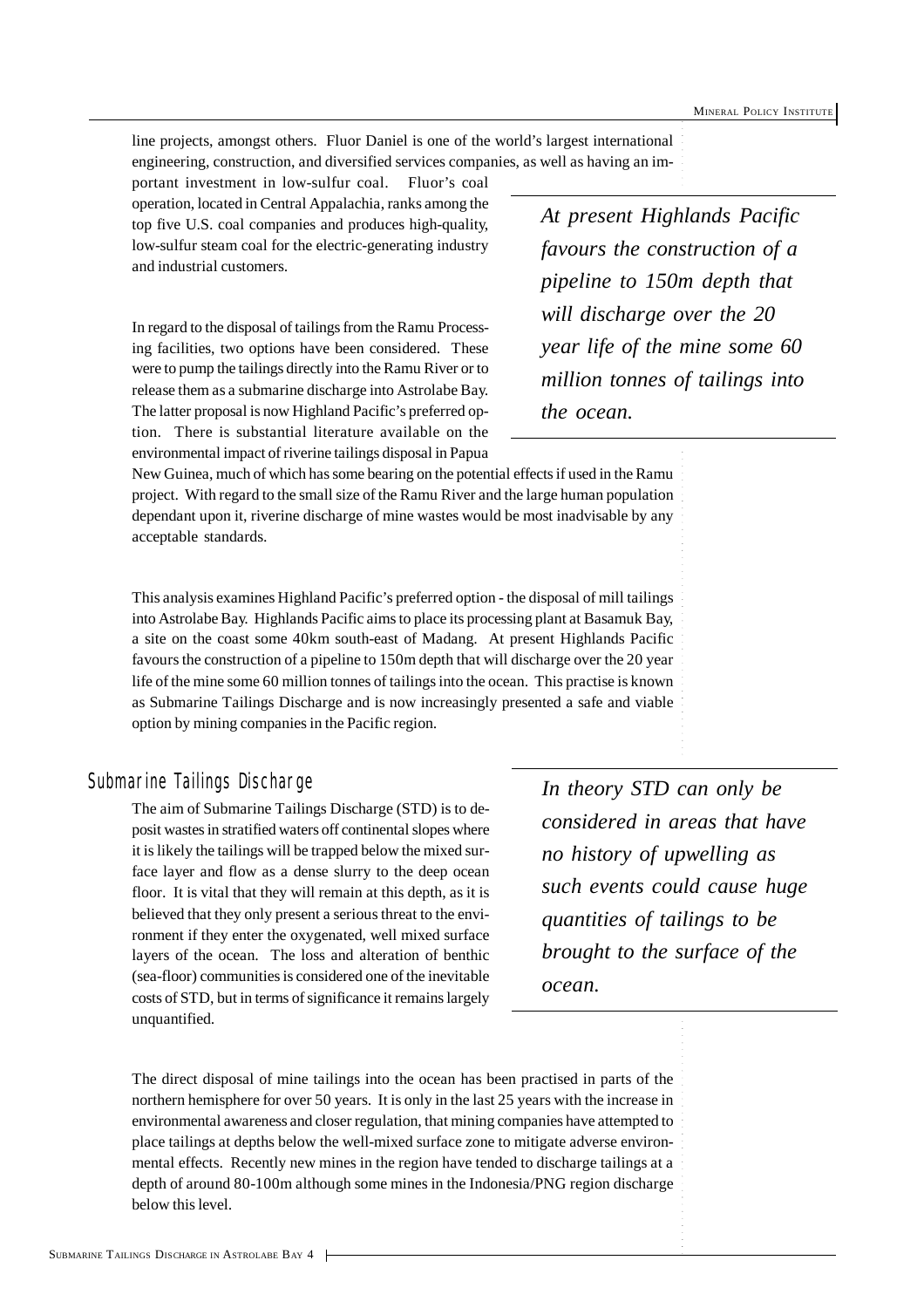Submarine Tailings Discharge, or STD, has recently come into favour in Papua New Guinea where on-land disposal options are problematic. Two mines, Misima and Lihir, already use this technique. STD is an attractive option in PNG for several reasons. In

comparison to on-land tailings retention, it is arguably safer both to local people and the environment. It is accepted that much of Papua New Guinea is unsuited to the construction of tailings dams due to rugged topography, seismic activity and high rainfall. These factors increase the likelihood of a disastrous dam failure. As tailings dams require continuous monitoring and post-mine remediation, STD is also cheaper in the long term.

*In practice it is inevitable that STD operations will have adverse effects in the receiving environment*

The mining industry considers STD to be a safe disposal option. The technique relies on the receiving waters being permanently stratified. That is, they have a distinct boundary between an upper well-mixed layer and a lower unmixed layer. If tailings are mixed to a density the same as that of the bottom water they will usually form a 'turbidity current' and travel to the bottom of the lower water body. Such turbidity currents generally require a seabed slope that is greater than 10-12º to occur on a continuous basis. In theory STD can only be considered in areas that have no history of upwelling as such events could cause huge quantities of tailings to be brought to the surface of the ocean (US Bureau of Mines, 1994).

In practice it is inevitable that STD operations will have adverse effects in the receiving environment (US Bureau of Mines, 1994). All STD operations around the world cause increases in suspended sediment, trace metals and residual milling reagent concentrations in the receiving waters. These components of the tailings can detrimentally affect or alter benthic invertebrates and fish, pelagic zooplankton and fish, and the phytoplankton and microbiota on which these animals rely.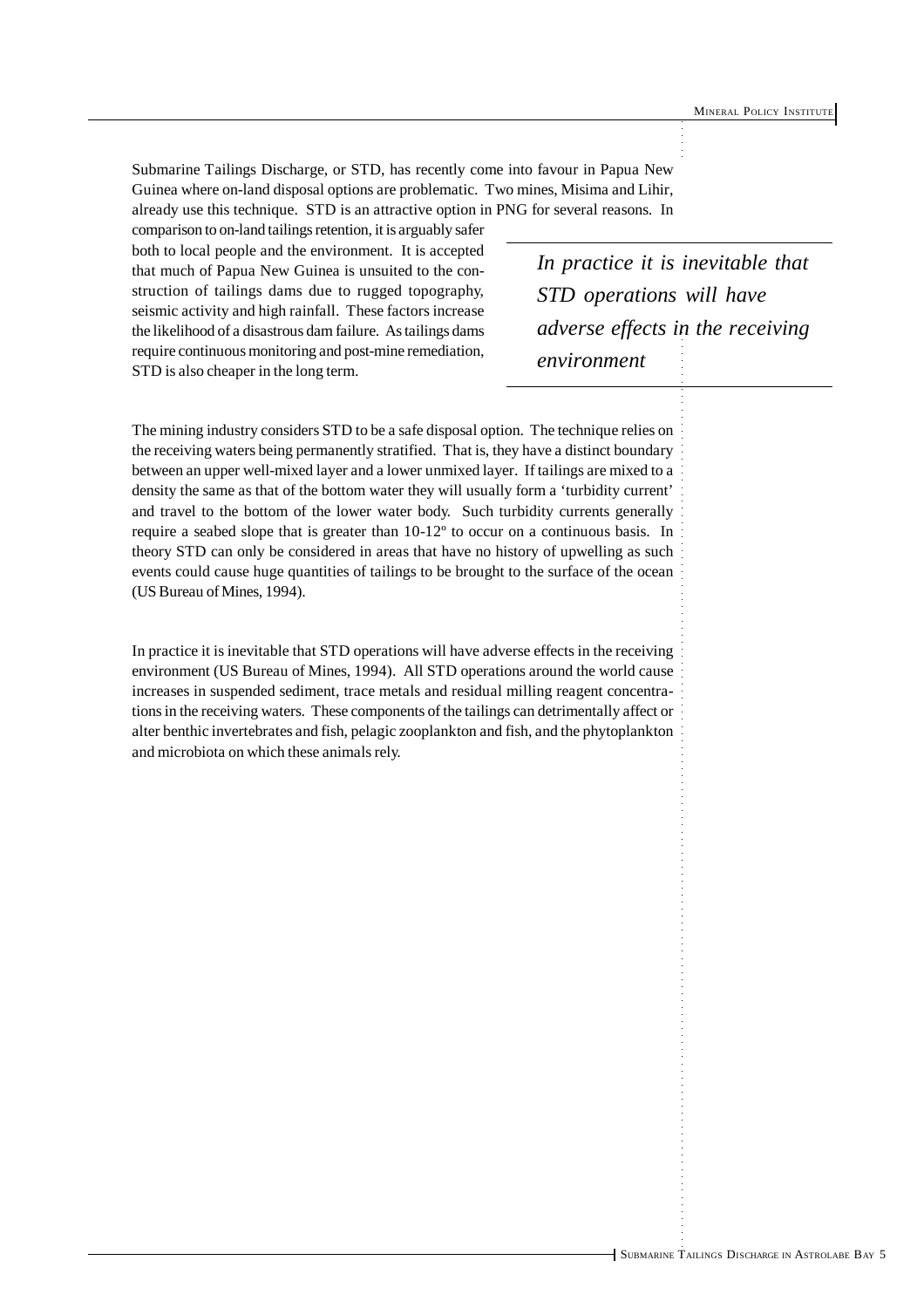### THE ASTROLABE BAY SITE

#### Bathometry

The shoreline of Astrolabe bay is characterised by a series of canyons and intervening ridges. The canyons merge to form a single structure about 9km from shore at about 700m depth. Closer to shore the canyons are well-defined structures with steep sided walls. The average seabed slope to about 250m depth varies between 7º and 13º. Between 300m and 600m the average slope is around 3º and at greater depths the seabed slopes gently to the north at about 1º-2º.

In theory, submarine tailings discharges generally form a coherent density current on the seabed which transports the solids under the influence of gravity to greater depths. Deposition from these density currents generally occurs on seabed slopes less that 12º (NSR,1997b). In Astrolabe Bay these low slopes are reached at a depth of about 250m, and by 300m depth the slope is on average only 3º. It is therefore highly likely that substantial quantities of tailings material will be deposited in the vicinity of 300m depth, and will not be transported as a coherent flow to abyssal zones. The two other mines in PNG that use STD, Misima and Lihir, both have receiving submarine slopes that are far steeper than those in Astrolabe Bay. Misima is reported to be a model STD operation, largely as a consequence of the deep waters within a couple of kilometres from shore (Jones and Ellis, 1995). The same cannot be said of Astrolabe Bay. This difference is apparent in Figure 1 that shows diagrammatical cross-sections of the submarine slopes at the Misima, Lihir and Astrolabe sites.



Figure 1. Cross section of submarine slopes at three mine sites in PNG (NSR, 1992, 1997a and 1997b).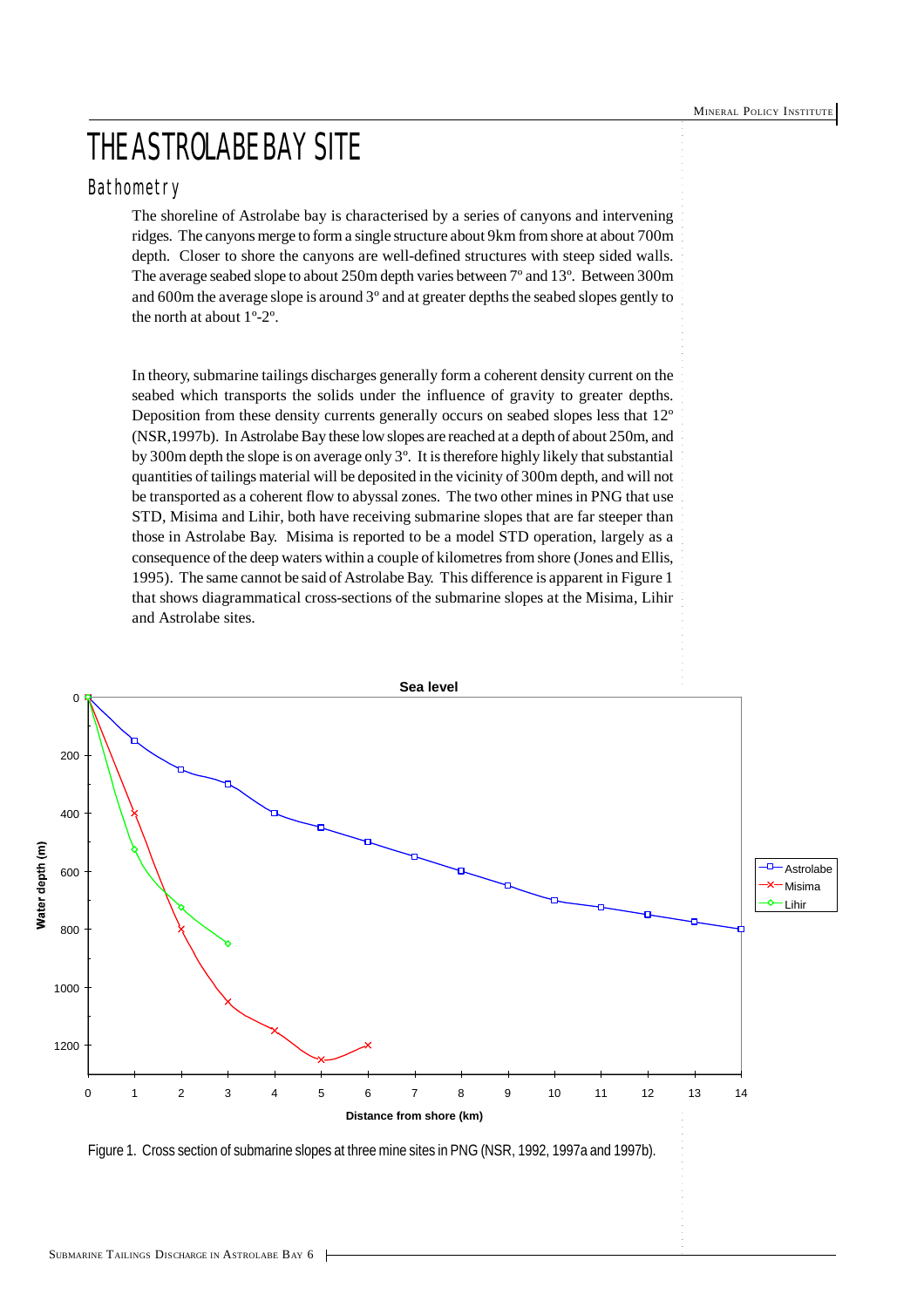While submarine canyons are undoubtedly major conduits through which turbidity currents, debris flows and slumps carry large volumes of continental sediments to the deep sea, it is naive to conclude that there is little resuspension of this material. For example in

his study of Baltimore Canyon in the USA, Gardner (1989) found significant resuspension of sediment in the canyon axis in winter, early spring and sometimes over a whole year. There is no evidence that this resuspended material flows down the canyon floor - instead it generally flows away from the canyon along density discontinuities (the interface between two bodies of water with a different physical parameter, such as temperature or density, is called a discontinuity).

*Previous experience in the region with STD has shown that substantial quantities of tailings can separate from the primary tailings flow.*

Previous experience in the region with STD has shown

that substantial quantities of tailings can separate from the primary tailings flow. This always occurs at the outfall site where the tailings generate turbulence in the water body, and usually occurs at discontinuities in the ocean water density profile. These 'plumes' of tailings disperse horizontally along these discontinuities. At Misima a significant quantity of tailings material has been found to separate from the descending density current and spread out horizontally. Although this metal-rich sediment remains trapped by thermal stratification below 150m depth it extends to a distance of 5km from the outfall (NSR, 1997b). There is every reason to suspect that this phenomenon will occur at the Astrolabe Bay STD site.

#### **Oceanography**

Natural Systems Research (1997a) in their inception report for the Ramu Nickel Mine stated that there is no information available on subsurface and bottom currents in Astrolabe Bay. This was incorrect. There is a modest amount of published research that calls into question the assumptions of Natural Systems Research, Fluor Corporation and Highlands Pacific concerning the safety of the STD proposal.

The oceanography of the northern New Guinean waters is dominated by a body of moving water known as the New Guinea Coastal Undercurrent (NGCU). The NGCU carries water from the Solomon Sea through the Vitiaz Strait and along the coastal region. The current has a maximum speed of 40-70cm per second (approximately 2kmph) at a depth of about 200m (Lindstrom et al, 1987; Butt & Lindstrom, 1994). The NGCU is a permanent feature of these waters despite reversals in wind and surface currents during the Northwest Monsoon. This water characteristically has high salinity, low tritium and high oxygen concentrations (Tsuchiya et al, 1990). It originates in the surface high-salinity cell centred around the Tropic of Capricorn in the South Pacific where it submerges and flows WNW in the South Equatorial Current (Church, 1987). This westward moving current hits the Australian coast at about 18ºS where it bifurcates, with the northward moving branch eventually becoming the NGCU. The location of the NGCU on the north coast of New Guinea in the vicinity of the development site is displayed in Figure 2. The NGCU flows along the Rai Coast and past the Basamuk Bay site. It continues on to the west and northwest, and in doing so generates a clockwise gyre in Astrolabe Bay.

Between June and August, South-East Trade winds generate surface currents along the Northern coast that flow from west to east; in the same direction as the sub-surface NGCU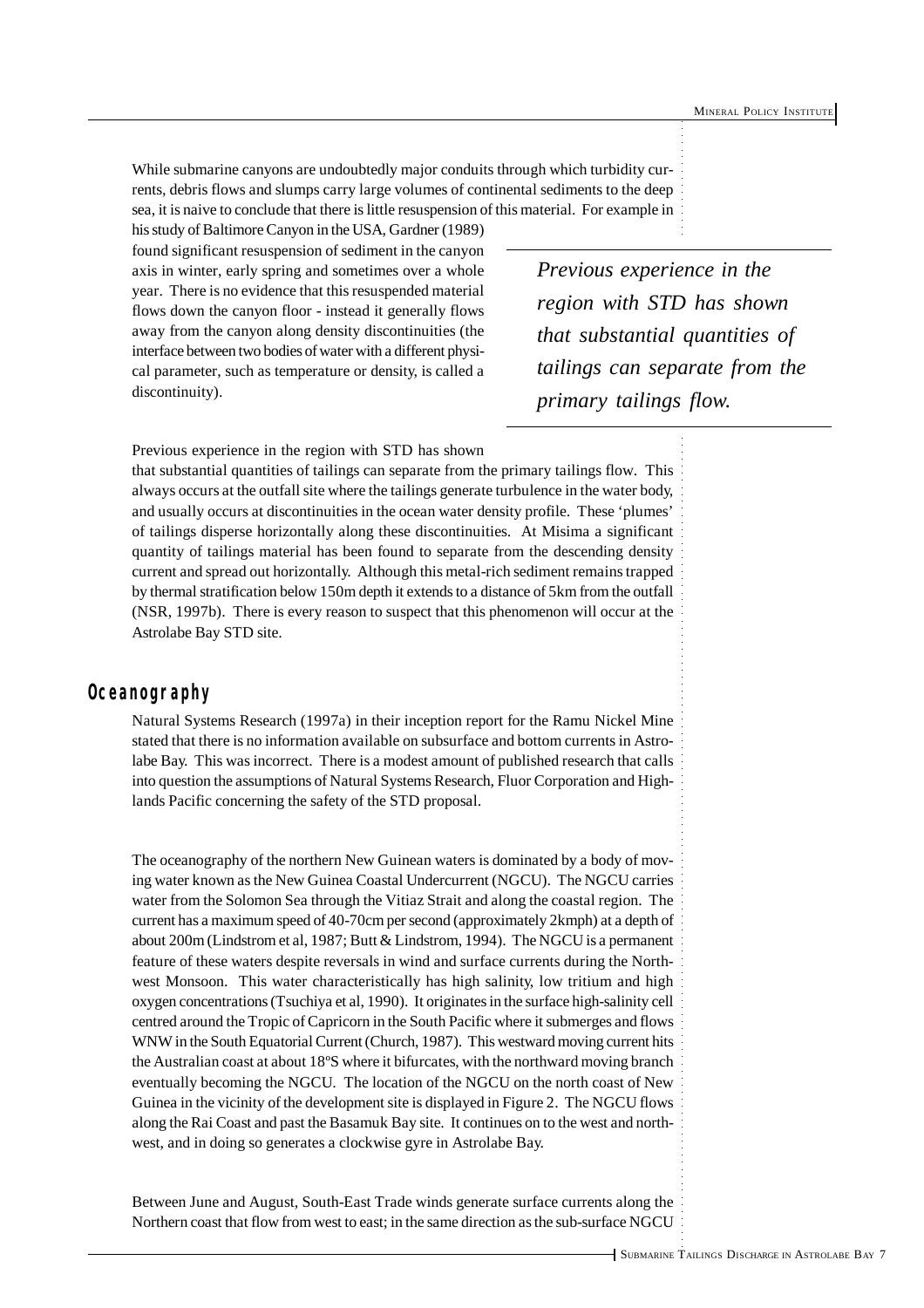

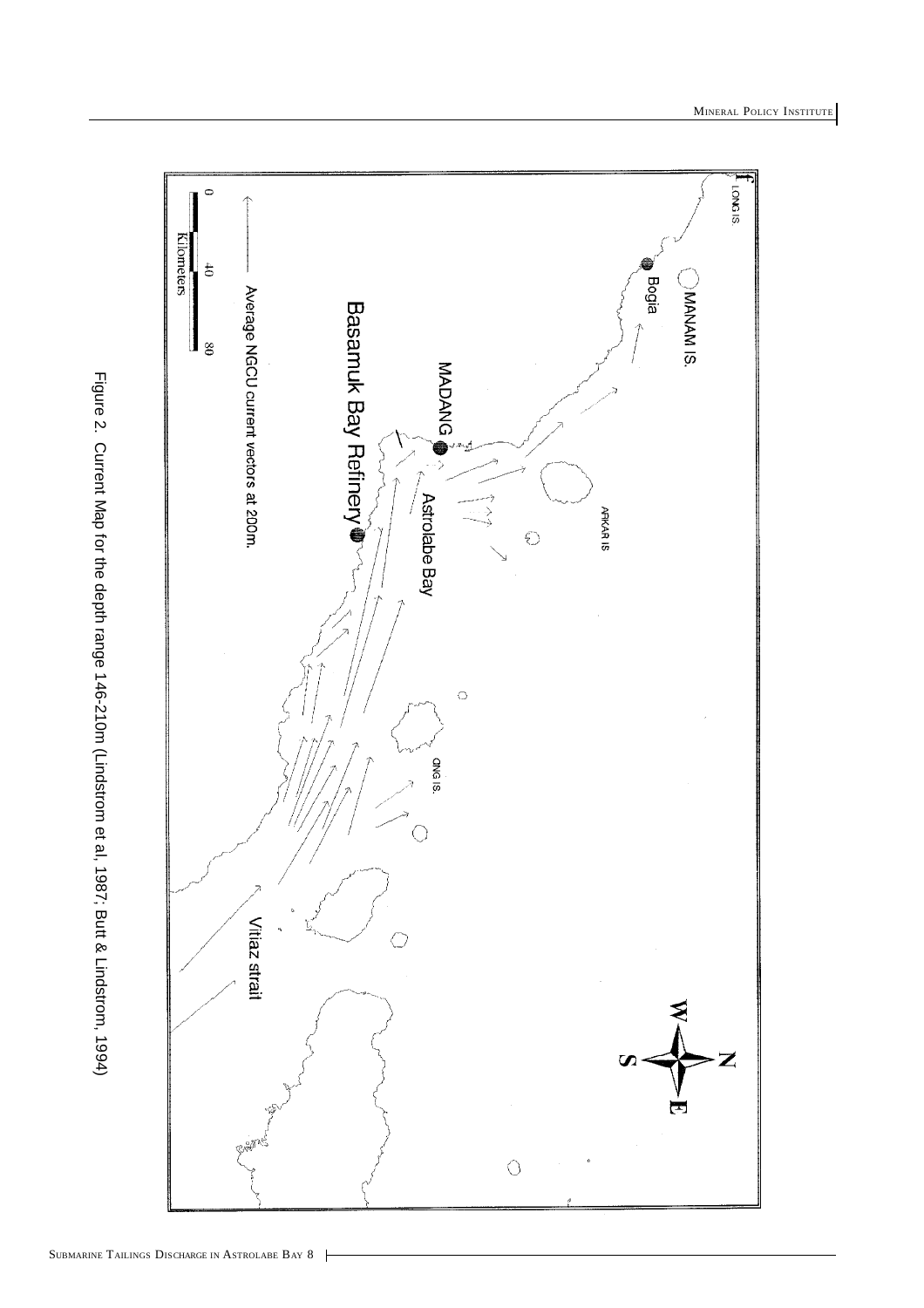(Lukas, 1986). However during the North-West Monsoon (generally between December-March), an eastward moving surface current is generated that induces upwelling along the coast. Upwelling is the term used to describe the movement of water from deeper levels to the surface, a phenomenon that may be induced by several factors including offshore winds or where surface currents move in opposite directions. The upwelling water is of low temperature, high salinity and low tritium concentration (Colin et al, 1974), strongly suggesting derivation from the NGCU. It also gives rise to the high fertility of the Astrolabe Bay region (Colin et al, 1974). During the monsoon period the thermal structure of the coastal waters also clearly reflects coastal upwelling (Lukas, 1986). The onset of upwelling has been observed from the Christensen Research Institute at Nagada Harbour (15km north of Madang) where the NW Monsoon has been correlated with the distinct and rapid reduction in surface water temperature (CRI unpublished data).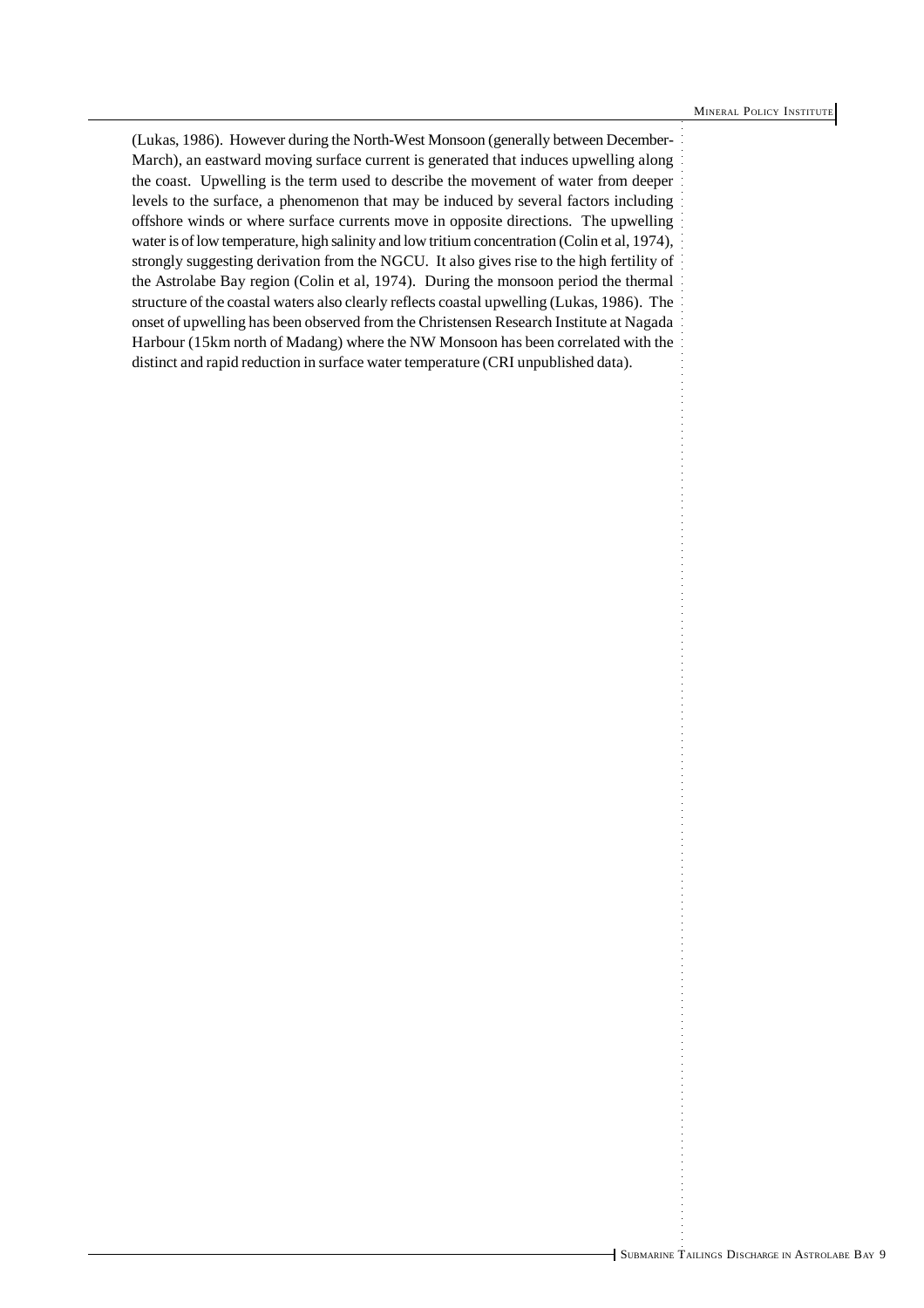### **DISCUSSION**

The safety of Submarine Tailings Discharge depends upon the tailings being permanently deposited in a deep-water environment. It is not acceptable in areas where there is the risk of tailings upwelling to the surface layer of the ocean (US Dept of the Interior, 1994). This is because of the severe environmental impact of tailings when they enter the biologically active surface zones. Within the upper layers of the ocean, metals are easily oxidised and become readily available to biota. Further, high concentrations of suspended sediments

also reduce fertility of surface waters through inhibition of photosynthesis and can directly effect the health of fish populations (Kline, E.R., 1994). Considering the nature of the Ramu ore body it is likely that the Ramu tailings will be rich in several metal species (cobalt, nickel and chromium) and will also contain high concentrations of reagents used in the extraction process. Several of the commonly used milling reagents are toxic in low concentrations. In this case it is likely that if upwelling carried mine-derived material into the upper layers of the ocean there will be a negative impact on the local marine ecosystem. Many, if not most locations in the Indonesian/Papuan Archipelago are relatively free of the risk of upwelling transporting tailings to the surface. The Astrolabe Bay site is however an exception.

*Many, if not most locations in the Indonesian/Papuan Archipelago are relatively free of the risk of upwelling transporting tailings to the surface. The Astrolabe Bay site is however an exception.*

In comparison to other sites in the region, the submarine slope of Astrolabe bay is relatively flat making the development of a coherent density flow to deep waters unlikely. Consequently, significant quantities of mine wastes are likely to be deposited at depths shallower that 300m. Sediments at this depth are subject to irregular submarine storms that can cause resuspension. Further, the area within the 100-300m zone is subject to the permanent movement of the New Guinea Coastal Undercurrent that carries water along the New Guinean coast. It is highly likely that this current will carry with it tailings material and transport it to the west. While it is expected that tailings material will be rapidly diluted after its entrainment in the NGCU, on the basis of other STD case histories, one would expect high concentrations of tailings to be found in these waters for a considerable distance to the northwest of the site. During the NW monsoon, this water body, through its interaction with opposing surface currents, upwells along the coast. Consequently it is probable that tailings will be brought to the surface of the Astrolabe Bay coastline during the Monsoon period. If this occurs it will have a significant impact on the productivity and ecology of Astrolabe Bay and the Madang coastline.